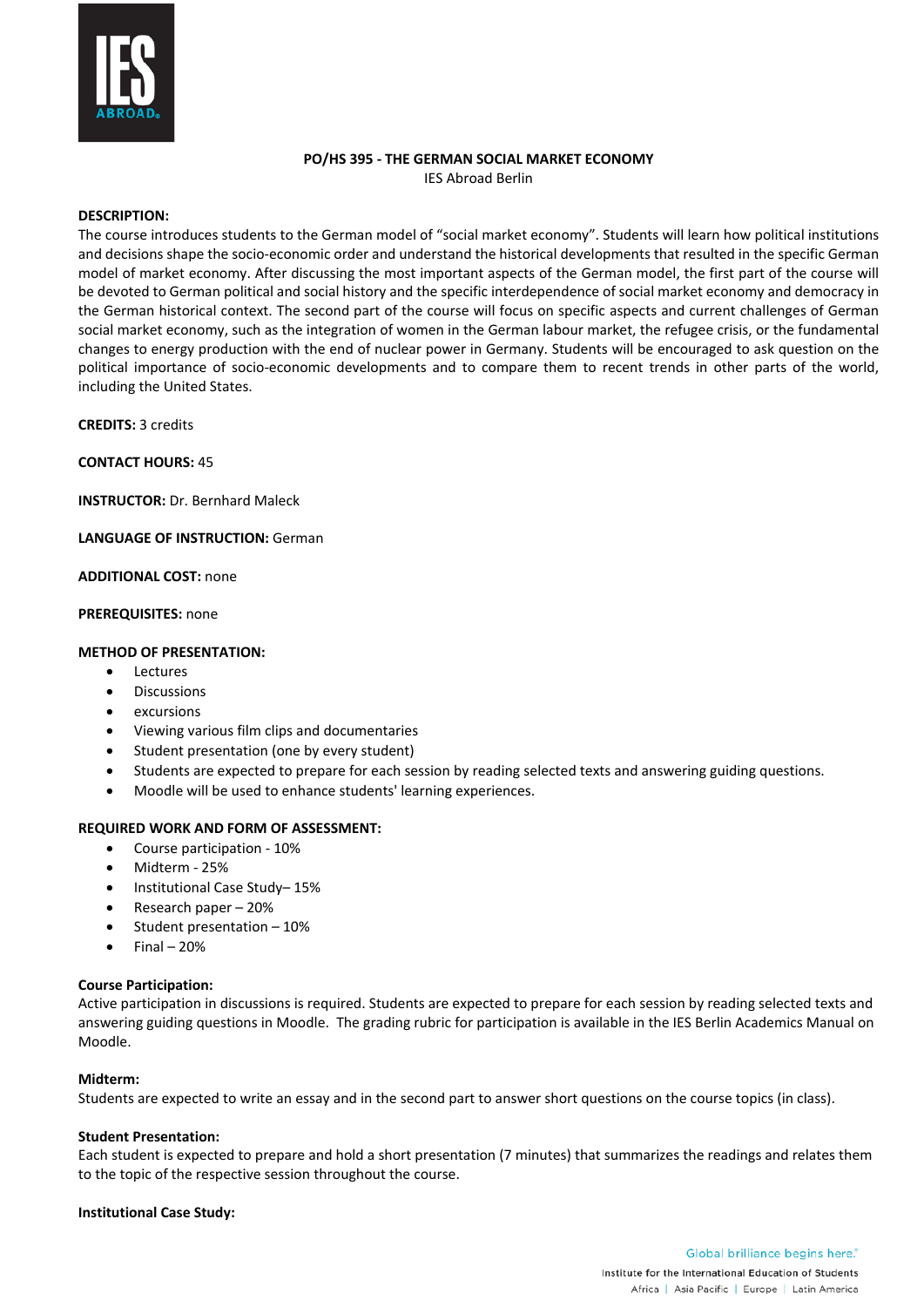

Students are expected to write an institutional case study (900 words) on one specific institution of Germany's social market economy with an analysis of the role of this institution. Studies due in week 10, day of session 18.

## **Research Paper:**

Students are expected to choose a topic for their research paper (1,500 words) under the guidance of the professor. They will analyze a specific aspect of the German model of social market economy with the objective to understand what distinguishes it from other market economies. Papers are due in week 12, day of session 21.

## **Final:**

Students will write an essay and in the second part answer short questions related to the topics of the course (in-class exam).

## **LEARNING OUTCOMES:**

By the end of the course students will be able to:

- Explain the basics of the German model of social market economy and how it differs from other market models.
- Understand social structures in Germany and their history
- Identify political and social interest representation
- Discuss necessary changes and reforms in the German educational, economic, and social systems
- Understand the importance of political decisions for German society and economy
- Analyze the situation of women and minorities in Germany
- Examines both the claims and reality of Germany's social market economy

All the desired outcomes, means, and methods of assessment are linked. For example: The subject for students' presentation and research paper are the same for each student, but every student has a specific topic.

## **ATTENDANCE POLICY:**

Attendance and punctuality in all courses and field studies are mandatory. Absences can only be excused for valid reasons. Unexcused absences can affect students' grades. Students who miss 25% or more of all class sessions will fail the course. Missed exams cannot be taken at another time except in case of documented illness. Late submission of term papers and other work will result in grade reduction unless an extension due to illness or an emergency is approved. Please consult the IES Berlin Academics Manual on Moodle for additional details.

## **ACADEMIC INTEGRITY**:

Students are expected to abide by the IES Abroad Academic Integrity Code. Assigned papers need to be properly and amply footnoted where appropriate, with all sources attributed. Poorly written and grammatically sloppy papers will be judged more severely. Work with a language tutor

## **CONTENT:**

| Week   | Content                                                                                                                                                                                                                                 | <b>Assignments</b>                                                                                                                                                                                                                                                                                                                                      |
|--------|-----------------------------------------------------------------------------------------------------------------------------------------------------------------------------------------------------------------------------------------|---------------------------------------------------------------------------------------------------------------------------------------------------------------------------------------------------------------------------------------------------------------------------------------------------------------------------------------------------------|
| Week 1 | Session 1: The political, economic and social<br>situation in Europe - causes, effects, and<br>social consequences. The specifics of the<br>situation in Germany: What does the<br>concept "social market economy" mean for<br>Germany? | Geissler, Heiner 2010. "Internationale Soziale<br>Marktwirtschaft", in: Soziale Marktwirtschaft in Deutschland.<br>Berlin, 2010, pp. 123-126.<br>Andersen, Uwe 2013, Soziale Marktwirtschaft, in:<br>Handwörterbuch des Politischen Systems der BRD,<br>bpb.Bonn.<br>Tophoven, Silke et.al. 2017. "Wohlstand für alle",<br>Bertelsmann Studie. pp: 9-45 |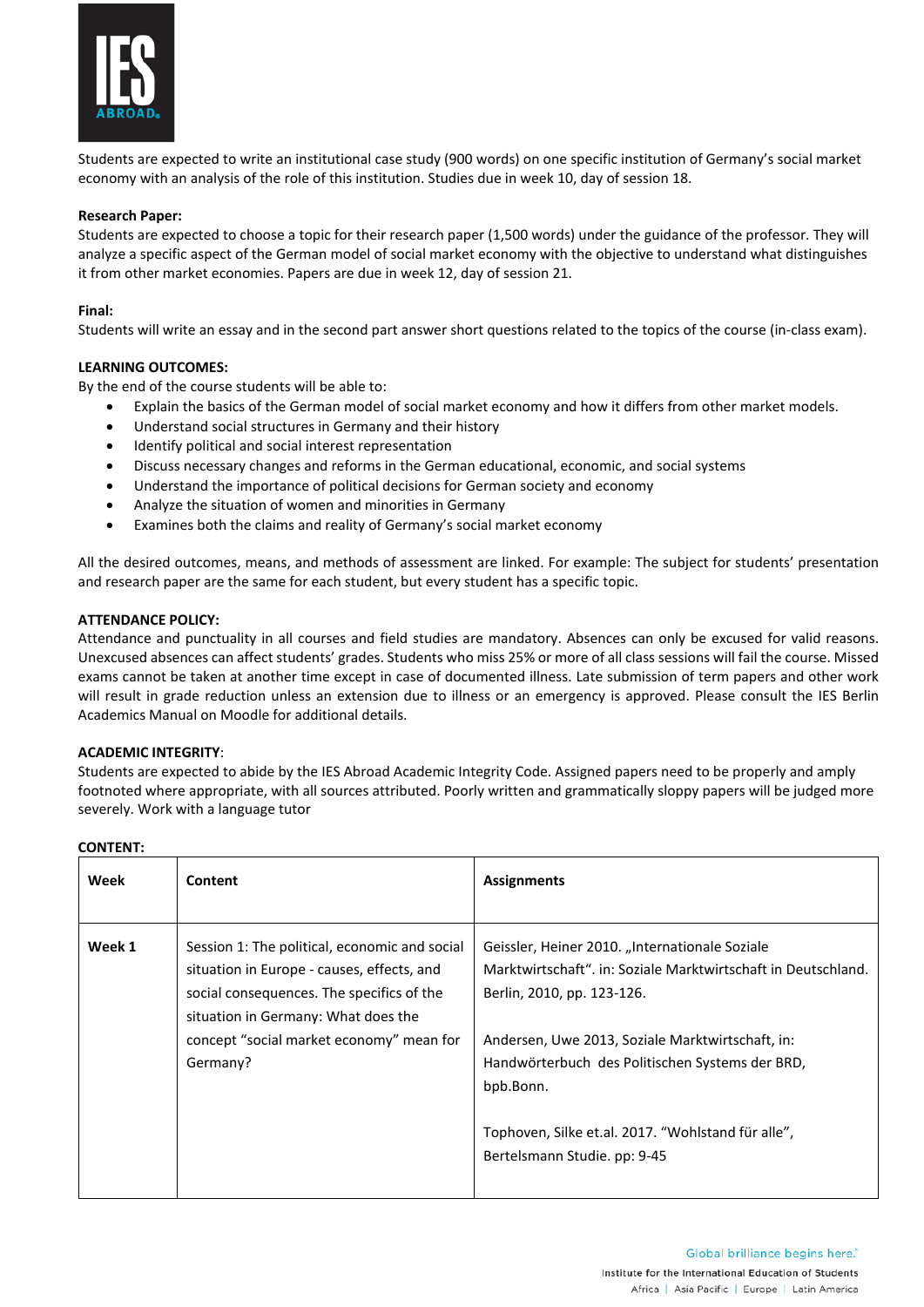

|         |                                                                                                                                                                                                                                                                                                                                     | Filmclip: Geissler, Heiner 2012. Über Kapitalismus und<br>Soziale Marktwirtschaft. In:<br>https://www.youtube.com/watch?v=oh-GHcl8Syw. 11<br>minutes.                                                                                                                                                                                                                                                                                                                                   |
|---------|-------------------------------------------------------------------------------------------------------------------------------------------------------------------------------------------------------------------------------------------------------------------------------------------------------------------------------------|-----------------------------------------------------------------------------------------------------------------------------------------------------------------------------------------------------------------------------------------------------------------------------------------------------------------------------------------------------------------------------------------------------------------------------------------------------------------------------------------|
|         | Session 2: The political importance of social<br>and economic developments of Germany in<br>the 20th century: The impact of social<br>market economy for the stability of German<br>democracy.                                                                                                                                      | Excursion: Deutsches Historisches Museum, Berlin, Strasse<br>Unter den Linden                                                                                                                                                                                                                                                                                                                                                                                                           |
| Week 2  | Session 3: The promise "prosperity for all"<br>(Ludwig Ehrhard) and the history and<br>development of the German Model of<br>Social Market Economy after WWII                                                                                                                                                                       | Abelshauser, Werner 2014: Deutsche Wirtschaftsgeschichte<br>seit 1945.chapter II, Wirtschaftliche Weichenstellungen nach<br>1945. pp.60-106.<br>Görtemaker, Manfred 2012. Kleine Geschichte der<br>Bundesrepublik Deutschland.chapter 4, Der Erfolg der<br>Marktwirtschaft pp. 54-75.                                                                                                                                                                                                   |
|         | Session 4: Decisive moments in the past<br>and their importance for the development<br>of the German socio-economic model after<br>WWII: Great inflation of 1923, world<br>economic recession 1929 - 1932 and socio-<br>economic policy of Nazi Germany between<br>war economy, plunder of jews and<br>occupied European countries. | Weitz, Eric 2007. Weimar Germany. Promise and Tragedy.<br>Chapter 4, A Turbulent Economy and an Anxious Society,<br>pp.129-168.<br>Süss, Dietmar. 2018. "Ein Volk, ein Reich, ein Führer". Die<br>deutsche Gesellschaft im Nationalsozialismus. Verlag<br>C.H.Beck. Sonderausgabe für bpb. München und Bonn. Pp.<br>84-108; 128-147.<br>Aly, Götz. 2014. Hitlers Volksstaat. Raub, Rassenkrieg und<br>nationaler Sozialismus. Bundeszentrale für Politische<br>Bildung. Bonn. Pp: 6-57. |
| Week 3: | Session 5: Germany's economic and social<br>situation after WWII and the attempt to<br>find an exit: infrastructure, housing<br>problems, food production, system of<br>education                                                                                                                                                   | Görtemaker, Manfred 2012: Kleine Geschichte der BRD.<br>Chapter 1. Das Erbe Hitlers. Pp: 8-24.<br>Ehrhard, Ludwig 2018: Wohlstand für alle. Nachdruck der<br>Ausgabe des Econ-Verlag v. 1957. pp: 4-29.<br>Abelshauser, Werner 2014.pp:89-104<br>Krugman, Paul 2008: Nach Bush. Das Ende der Konservativen<br>und die Stunde der Demokraten. Chapter 4, pp: 67-90.                                                                                                                      |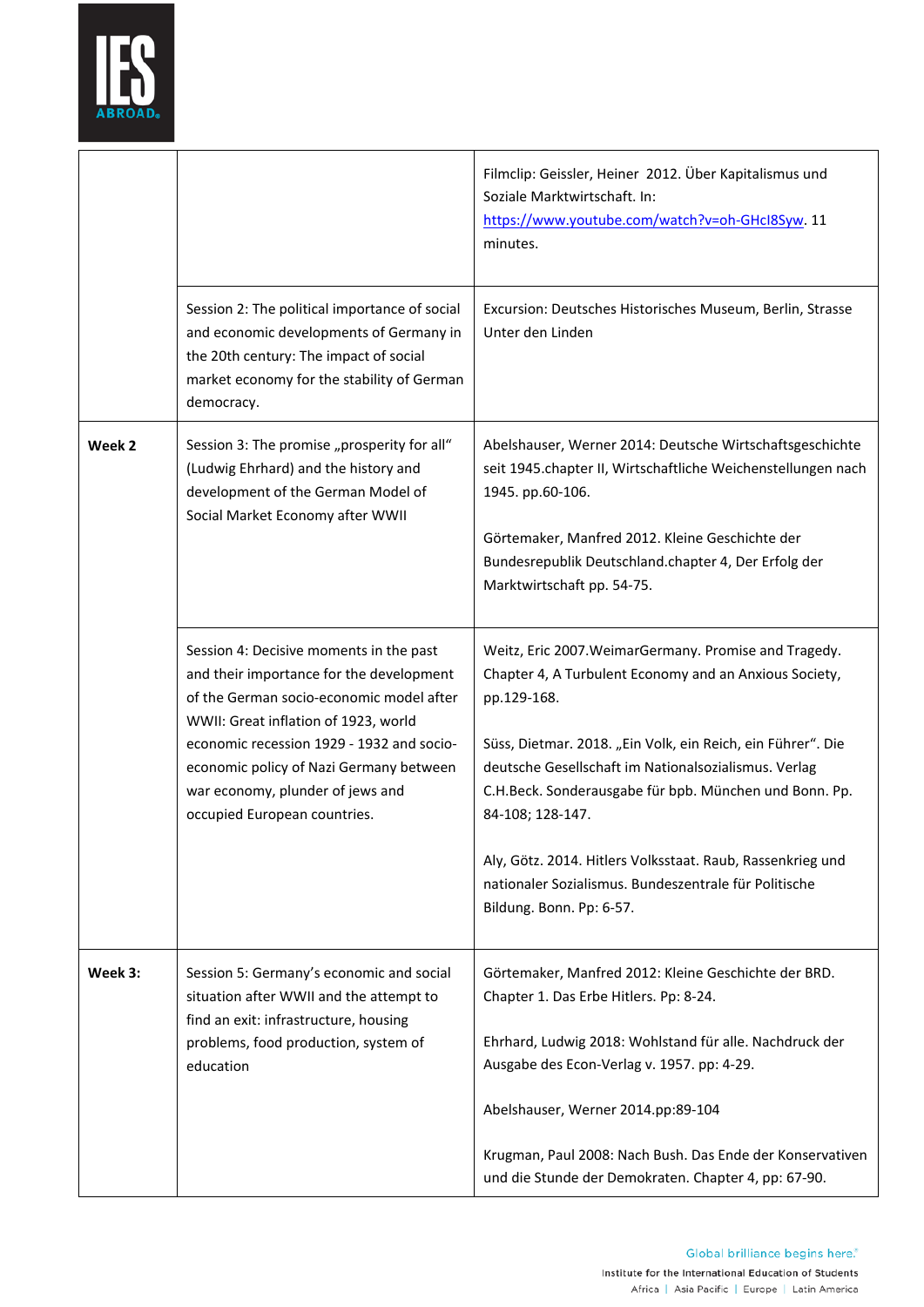

|         | Session 6: Social market economy as<br>response of Western Germany to a Western<br>socio-economic order (capitalism) on the<br>one side and central planned economic<br>order (socialism) in Eastern Germany on the<br>other.                                                                                                 | Abelshauser, Werner. 2018. Wunder gibt es immer wieder.<br>Mythos Wirtschaftswunder. In: Aus Politik und Zeitgeschichte<br>(APuZ) 68.jahrgang, 27/2018. Pp.4-10.<br>Sudrow, Anna. 2018. Kleine Ereignisgeschichte der<br>Währungsreform 1948. In: Aus Politik und Zeitgeschichte,<br>27/2018. Pp. 11-16.                                           |
|---------|-------------------------------------------------------------------------------------------------------------------------------------------------------------------------------------------------------------------------------------------------------------------------------------------------------------------------------|----------------------------------------------------------------------------------------------------------------------------------------------------------------------------------------------------------------------------------------------------------------------------------------------------------------------------------------------------|
| Week 4: | Session 7: The role of Western allies and<br>the implementation of social market<br>economy in Western Germany: Marshall<br>plan and implementation of the Deutsche<br>Mark                                                                                                                                                   | Excursion: Alliierten Museum Berlin (Museum on the role of<br>Western Allies of WWII in Germany)<br>Krugman, Paul 2008: Nach Bush. pp: 45-66.                                                                                                                                                                                                      |
|         | Session 8: The GDR (Eastgerman<br>state, 1949-1990) as challenge for West<br>Germany to develop an active social policy.                                                                                                                                                                                                      | Excursion: DDR Museum in Berlin<br>Steiner, André. 2018. Werden und Vergehen der DDR-Mark.<br>In: Aus Politik und Zeitschichte, 27/2018. Pp. 28-34.                                                                                                                                                                                                |
| Week 5: | Session 9: Challenges for integration in past<br>and present: Integration of 16 million<br>expellees in East and West Germany after<br>WWII, the integration of almost 4 million<br>Germans and 250.000 Jews from the former<br>Soviet territories after 1990.                                                                | Geißler, Rainer 2014: Sozialer Wandel. Informationen zur<br>Politischen Bildung.pp. 40-54<br>Mau, Steffen und Nadine M. Schöneck 2013:<br>Handwörterbuch der Gesellschaft. pp: 300-330                                                                                                                                                             |
|         | Session 10: Actors in the Social Market<br>Economy: The role of the state, business<br>associations (BDI, BdA), political parties and<br>societal organizations (unions: DGB, Verdi)                                                                                                                                          | Andersen, Uwe et.al. 2013. Handwoerterbuch des<br>politischen Systems.<br>Nullmeier, Frank. 2014. Politisches System. In:<br>Handwörterbuch der Gesellschaft. Lizenzausgabe für bpb.<br>Bonn. Pp. 651-663.                                                                                                                                         |
| Week 6  | Session11: Midterm                                                                                                                                                                                                                                                                                                            | Written examination.                                                                                                                                                                                                                                                                                                                               |
|         | Session 12: Monetary stability and the<br>independence of the Bundesbank: The<br>introduction of the Deutsche Mark in<br>Western Germany and Western Berlin 1948<br>and in Eastern Germany (GDR) 1990. The<br>end of DM and introduction of the EURO<br>and the founding of the European Central<br>Bank in the year of 1999. | Krugman, Paul. Nach Bush. Das Ende der Konservativen und<br>die Stunde der Demokraten. Frankfurt a.M.: Lizenzausgabe<br>des Campus Verlag, 2008. Pp. 169-190 and 235-268.<br>Andersen, Uwe et.al. 2013. Deutsche<br>Bundesbank/Europäisches System der Zentralbanken.<br>Handwörterbuch des politischen Systems. VS Verlag.<br>Wiesbaden. Website: |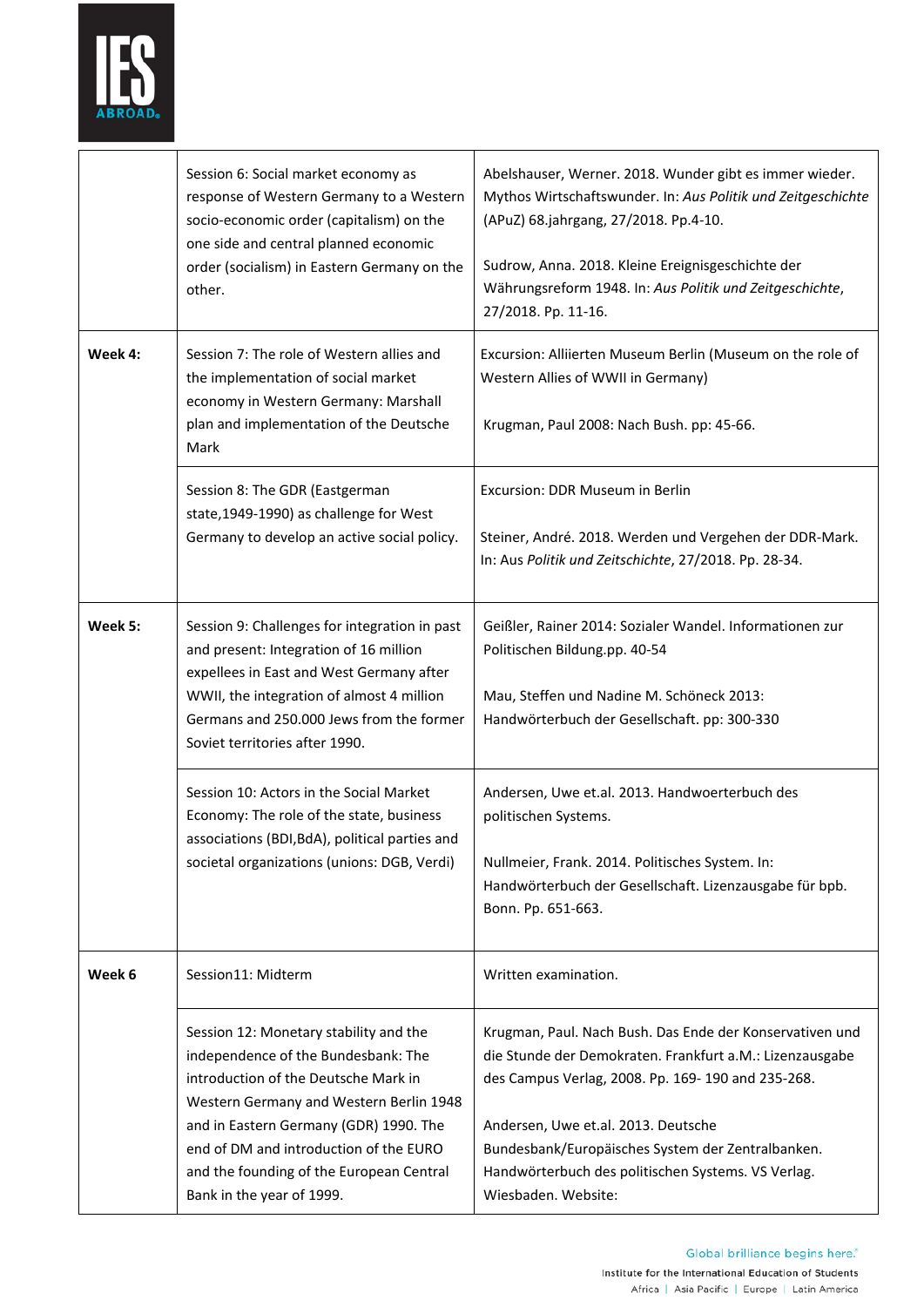

|                 |                                                                                                                                                                                                                                                                                                | http://www.bpb.de/nachschlagen/lexika/handwoerterbuch-<br>politisches-system/202008/deutsche-bundesbank-<br>europaeisches-system-der-zentralbanken                                                                                                                                          |
|-----------------|------------------------------------------------------------------------------------------------------------------------------------------------------------------------------------------------------------------------------------------------------------------------------------------------|---------------------------------------------------------------------------------------------------------------------------------------------------------------------------------------------------------------------------------------------------------------------------------------------|
| Week 8:         | Session 13: Migration in Past and Present:<br>economic miracle, refugees from the GDR,<br>the so-called guest workers from Turkey<br>and the current migration crisis and their<br>political consequences for Germany                                                                          | Herbert, Ullrich 2004. Geschichte der Ausländerpolitik in<br>Deutschland. pp: 232-269.<br>Merkel, Angela. 2018. Regierungserklärung der<br>Bundeskanzlerin der BRD am 28.06.2018 zum Meeting des<br>Europäischen Rates zur Migrationspolitik. Protokolle des<br>Bundestages vom 28.06.2018. |
|                 | Session 14: Social Policy after WWII and<br>their role for stabilizing democratic<br>development of West Germany and to<br>legitimate the East German state: Social<br>insurance systems in East and West.                                                                                     | Gottschall, Karin.2014. Frauen. In: Mau, Steffen u.a.<br>Handwörterbuch der Gesellschaft. Pp. 272-285.<br>Geissler, Rainer. 2014. Sozialer Wandel in Deutschland.<br>Informationen zur politischen Bildung. Pp.64-73.                                                                       |
| Week 9:         | Session 15: German Unification and social<br>market economy: The transformation of the<br>East German model of social insurances<br>into the Western social market economy.<br>The role of Treuhandanstalt ("Trust agency<br>") and the end of specific Westgerman<br>promotion of West Berlin | Martens, Bernd.2018. Die Wirtschaft in der DDR. Website:<br>http://www.bpb.de/geschichte/deutsche-einheit/lange-<br>wege-der-deutschen-einheit/47076/ddr-wirtschaft<br>Krause, Peter und Ilona Ostner. 2014. Wiedervereinigung. In:<br>Handwörterbuch der Gesellschaft. Pp. 949-965.        |
|                 | Session 16: Social policy: The system of<br>social insurances in Germany as heart of<br>social policy.                                                                                                                                                                                         | Lessenich, Stefan.2014. Sozialstaat und soziale Sicherheit. In:<br>Mau, Steffen u.a. Handwörterbuch der Gesellschaft. Pp. 803-<br>815.                                                                                                                                                      |
| <b>Week 10:</b> | Session 17: Case studies: The pull-out from<br>coal and nuclear energy and the<br>development of alternative energy<br>production. Social and economic<br>consequences.                                                                                                                        | Mez, Lutz. 2013. Energiepolitik der BRD, in: Anderson, Uwe<br>et.al. Handwörterbuch des Politischen Systems der BRD. Pp:<br>162-181<br>Jänicke, Martin et.al. 2013. Umweltpolitik, in:<br>Handwörterbuch des Politischen Systems, pp: 631-652                                               |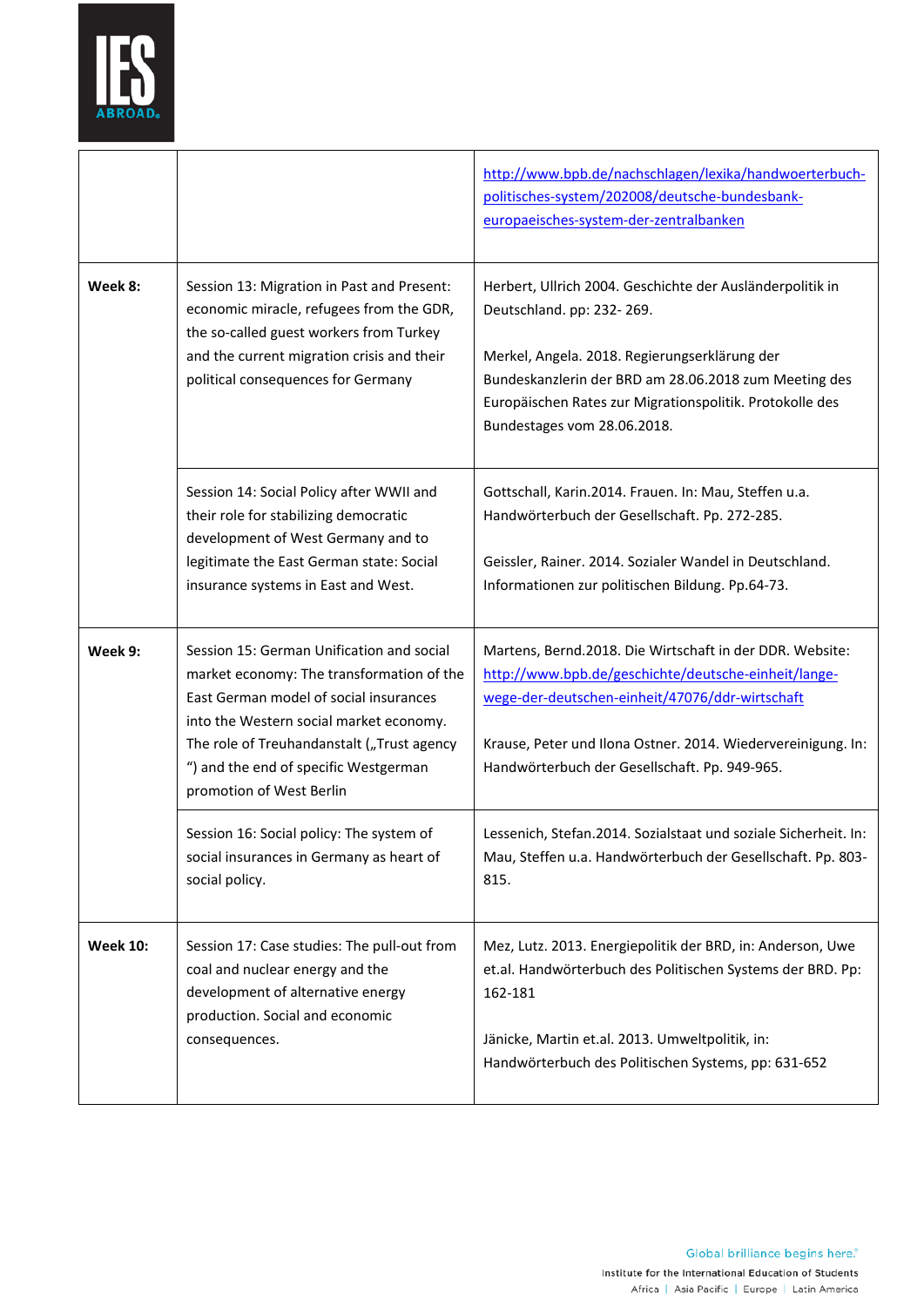

|         | Session 18: Employment and<br>unemployment, poverty and wealth in<br>social market economy: access for women,<br>Eastern Germans and Migrants to the job<br>market.<br>Case study: poverty of children in the<br>German social market economy | Tophoven, Silke et.al. 2018. Aufwachsen in Armutslagen.<br>Zentrale Einflussfaktoren und Folgen für die soziale Teilhabe.<br>Eine Studie des Institut fuer Arbeitsmarkt- und<br>Berufsforschung (IAB) im Auftrag der Bertelsmann Stiftung.<br>Pp: 23-53<br>Sell, Stefan et.al. 2018 Arbeitsmarktpolitik, in: online Dossier:<br>www. Bpb.de /politik/innenpolitik/arbeits-marktpolitik<br>Tophoven, Silke et.al. Aufwachsen in Armutslagen. Pp: 54-94<br>Assignment: institutional case study due                                                                                                                                         |
|---------|-----------------------------------------------------------------------------------------------------------------------------------------------------------------------------------------------------------------------------------------------|-------------------------------------------------------------------------------------------------------------------------------------------------------------------------------------------------------------------------------------------------------------------------------------------------------------------------------------------------------------------------------------------------------------------------------------------------------------------------------------------------------------------------------------------------------------------------------------------------------------------------------------------|
| Week 11 | Session 19: Social market economy in the<br>European Union. Modernization of social<br>market economy in a European context<br>after the foundation of EU after German<br>unification                                                         | Weidenfeld, Werner und K.R. Korte (eds.) 2011, Handbuch<br>zur Deutschen Einheit 1949-1989-1999, Bonn                                                                                                                                                                                                                                                                                                                                                                                                                                                                                                                                     |
|         | Session 20: Financial crisis, nationalism, and<br>the question of social justice in Europe: the<br>raise of right-wing nationalistic forces in<br>present Europa.                                                                             | Brok, Elmar und Jo Leinen.2008. Der Vertrag von Lissabon.<br>Vom Verfassungsvertrag zum Vertrag von Lissabon. Die<br>Substanz wurde erhalten, aber in eine neue Form gegossen.<br>Bonn. Pp: 17-31.<br>Woyke, Wichard.2013. Europapolitik, Website:<br>http://www.bpb.de/nachschlagen/lexika/handwoerterbuch-<br>politisches-system/202018/europapolitik                                                                                                                                                                                                                                                                                   |
| Week 12 | Session 21: German constitution (basic law)<br>and social market economy: the present<br>and future of the German model.                                                                                                                      | Grundgesetz für die Bundesrepublik Deutschland (GG) in der<br>gültige Fassung vom Juli 2017 mit einem Geleitwort des<br>Bundespräsidenten Frank-Walter Steinmeier, Artikel 1-20.<br>Bundeszentrale für politische Bildung. Bonn.<br>Gramm, Christoph und Stefan Pieper. 2015. Grundgesetz.<br>Bürgerkommentar. Nomos Verlagsgesellschaft.<br>Lizenzausgabe für bpb. Baden-Baden und Bonn. Pp. 130-148.<br>Papier, Hans Jürgen. 2018. Wirtschaftsordnung und<br>Grundgesetz. Bundeszentrale für Politische Bildung.<br>Website:http://www.bpb.de/apuz/30557/wirtschaftsordnun<br>g-und-grundgesetz?p=all<br>Assignment: research paper due |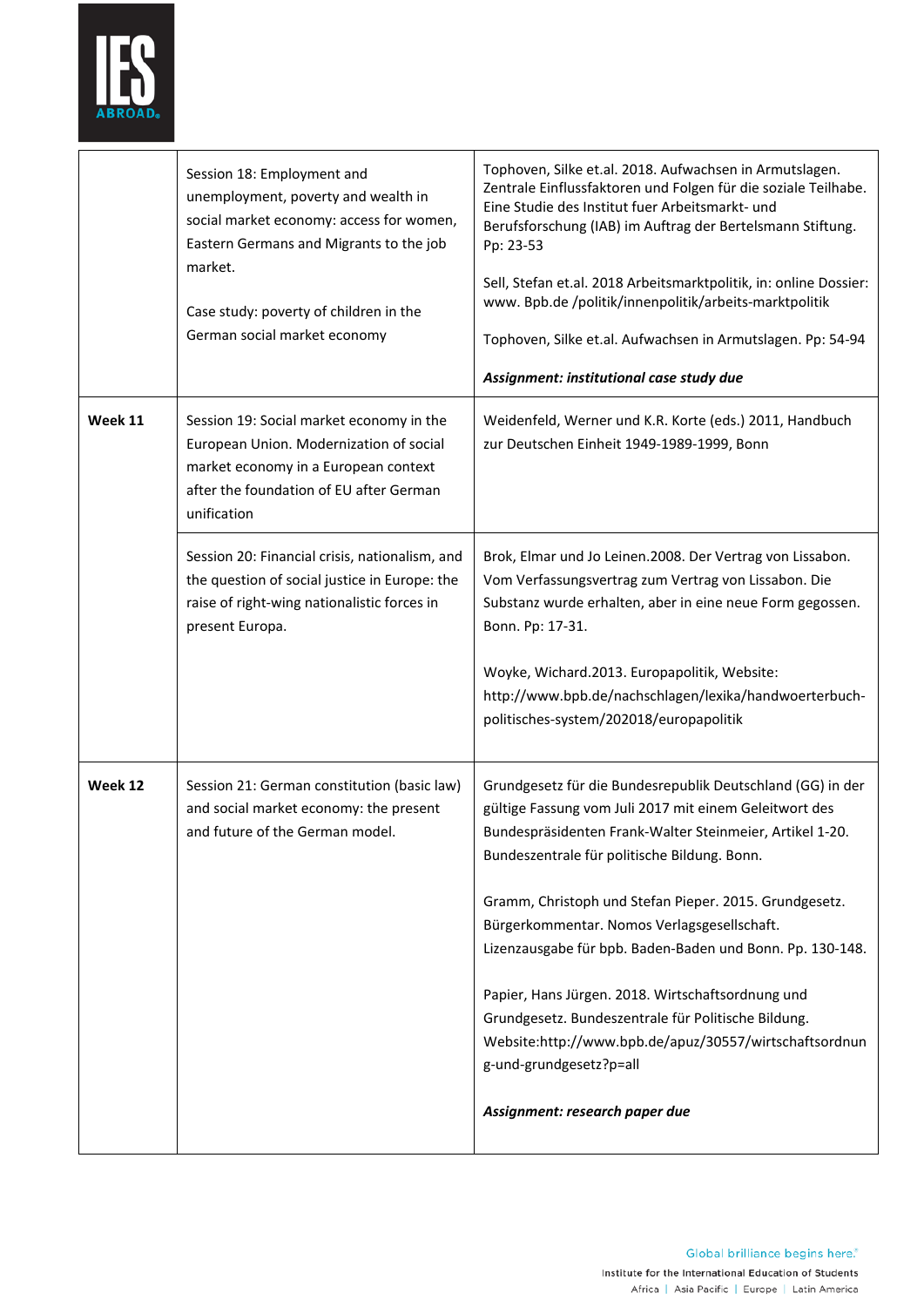

|         | Session 22: Globalization and Digitalization<br>as challenge for social market economy.<br>The need for reforms: final discussion. | Merkel, Angela 2018. Digitalisierung wird Chefsache.<br>Website:<br>https://www.bundeskanzlerin.de/Content/DE/Artikel/2018/<br>06/2018-06-27-kabinettausschuss-<br>digitalisierung.html;jsessionid=590EF6310BE1EF9CEF47DEC9<br>8E2D7B3C.s4t2<br>Joseph Stieglitz, Die Schatten der Globalisierung. Pp. 309-<br>314;pp.322-329 |
|---------|------------------------------------------------------------------------------------------------------------------------------------|-------------------------------------------------------------------------------------------------------------------------------------------------------------------------------------------------------------------------------------------------------------------------------------------------------------------------------|
| Week 13 | Session 23: Final                                                                                                                  | Written final                                                                                                                                                                                                                                                                                                                 |
|         |                                                                                                                                    |                                                                                                                                                                                                                                                                                                                               |

# **COURSE RELATED TRIPS:**

- Visit to the Deutsches Historisches Museum Berlin The German Historical Museum has a permanent exhibition on the whole German history. We will visit it in session to provide an overview.
- The political importance of social and economic developments of Germany in the 20th century: The impact of social market economy for the stability of German democracy.
- Visit to the Alliierten Museum Berlin Relevant to session 7 of the course which deals with the Western Allies of WWII and their role in post war Germany.
- Visit to the DDR Museum GDR museum on the former East German State and Society. Relevant to session 8 which deals with the East German state as a challenge for West Germany to develop an active social policy.

## **REQUIRED READINGS:**

- Abelshauser, Werner. 2018. Wunder gibt es immer wieder. Mythos Wirtschaftswunder. In: *Aus Politik und Zeitgeschichte* (APuZ) 68.jahrgang, 27/2018. Pp.4-10.
- Abelshauser, Werner. Deutsche Wirtschaftsgeschichte seit 1945. Bonn 2014, Lizenzausgabe für die Bundeszentrale für Politische Bildung, Verlag C.H.Beck. München.
- Aly, Götz. 2014. Hitlers Volksstaat. Raub, Rassenkrieg und nationaler Sozialismus. Bundeszentrale für Politische Bildung. Bonn.
- Andersen, Uwe et.al. (eds.) 2013. Handwoerterbuch des Politischen Systems der Bundesrepublik Deutschland. Bundeszentrale der Politischen Bildung. Bonn
- Andersen, Uwe/Wichard Woyke (eds.) 2013: Handwörterbuch des politischen Systems der Bundesrepublik Deutschland. 7., aktual. Aufl. Springer VS Verlag für Sozialwissenschaften. Heidelberg.
- Brok, Elmar und Jo Leinen. 2008. Vertrag von Lissabon. Vom Verfassungsvertrag zum Vertrag von Lissabon, Informationsbüro des Europäischen Parlaments. Bonn.
- Geissler, Rainer. 2014. Sozialer Wandel in Deutschland. Bundeszentrale für politische Bildung. Bonn.
- Geissler, Rainer 2008, Die Sozialstruktur Deutschlands. VS Verlag. Wiesbaden
- Görtemaker, Manfred. Kleine Geschichte der Bundesrepublik Deutschland. Bonn 2012, Lizenzausgabe für die Bundeszentrale für politische Bildung, Verlag C.H. Beck München.
- Gottschall, Karin.2014. Frauen. In: Mau, Steffen u.a. Handwörterbuch der Gesellschaft. Pp. 272-285.
- Gramm, Christoph und Stefan Pieper. 2015. Grundgesetz. Bürgerkommentar. Nomos Verlag. Lizenzausgabe für bpb. Baden-Baden und Bonn.
- Herbert, Ullrich. Geschichte der Ausländerpolitik in Deutschland. Bonn 2013. Lizenzausgabe des C. H. Beck Verlags. München .
- Krause, Peter und Ilona Ostner. 2014. Wiedervereinigung. In: Handwörterbuch der Gesellschaft. Pp. 949-965.
- Lessenich, Stefan.2014. Sozialstaat und soziale Sicherheit. In: Mau, Steffen u.a. Handwörterbuch der Gesellschaft. Pp. 803-815.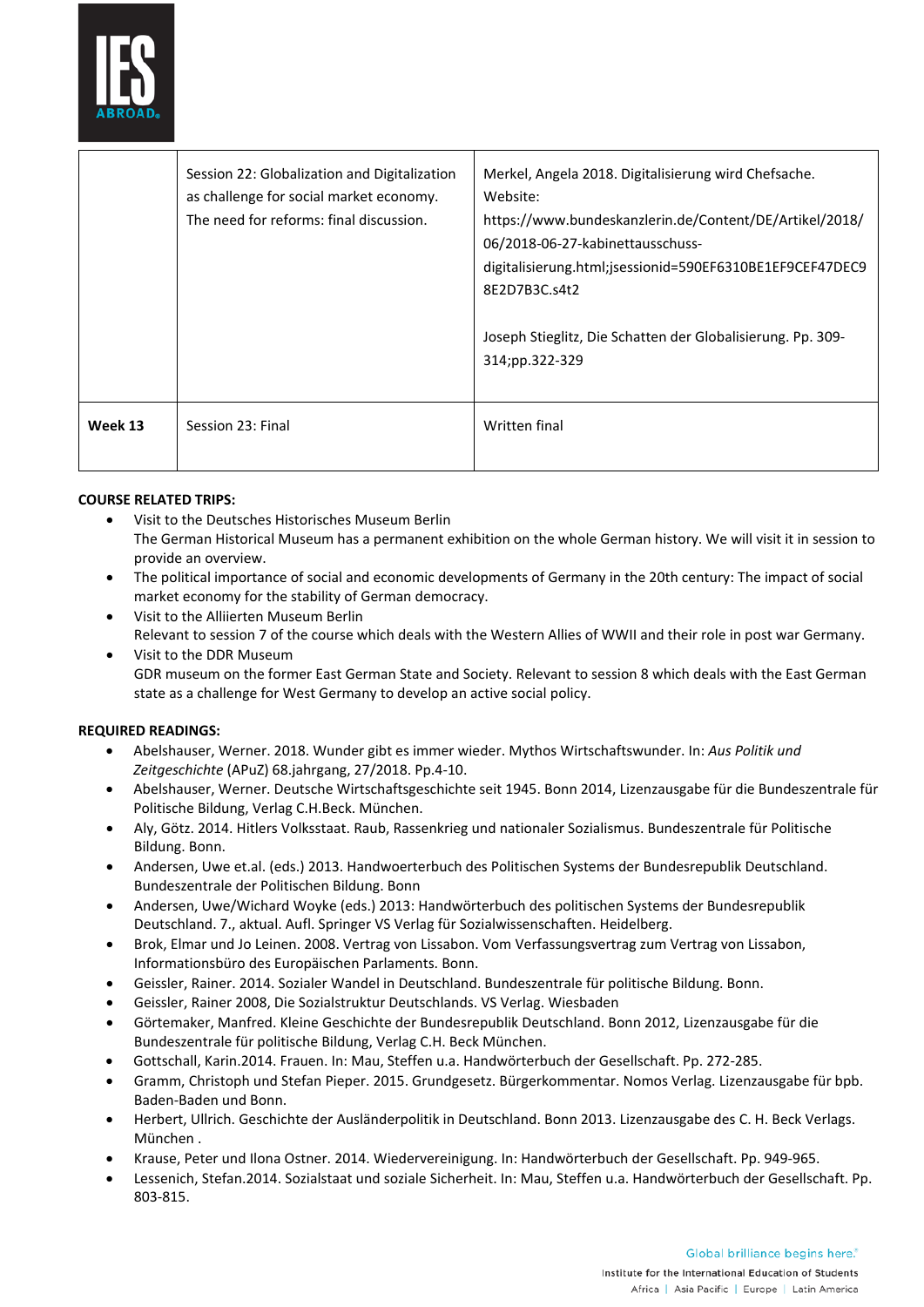

- Martens, Bernd.2018. Die Wirtschaft in der DDR. Website[: http://www.bpb.de/geschichte/deutsche-einheit/lange](http://www.bpb.de/geschichte/deutsche-einheit/lange-wege-der-deutschen-einheit/47076/ddr-wirtschaft)[wege-der-deutschen-einheit/47076/ddr-wirtschaft](http://www.bpb.de/geschichte/deutsche-einheit/lange-wege-der-deutschen-einheit/47076/ddr-wirtschaft)
- Mau, Steffen und Nadine M. Schöneck (eds.). Handwörterbuch der Gesellschaft 2014. VS Verlag für Sozialwissenschaften. Lizenzausgabe für bpb. Wiesbaden und Bonn.
- Merkel, Angela 2018. Regierungserklärung der Bundeskanzlerin am 28. 06.2018. Protokolle des Bundestages. Website: [https://www.bundeskanzlerin.de/Content/DE/Regierungserklaerung/2018/2018-06-28](https://www.bundeskanzlerin.de/Content/DE/Regierungserklaerung/2018/2018-06-28-regierungserkl%C3%A4rung-merkel.html) [regierungserkl%C3%A4rung-merkel.html;](https://www.bundeskanzlerin.de/Content/DE/Regierungserklaerung/2018/2018-06-28-regierungserkl%C3%A4rung-merkel.html) jsessionid=590EF6310BE1EF9CEF47DEC98E2D7B3C.s4t2
- Nullmeier, Frank. 2014. Politisches System. In: Handwörterbuch der Gesellschaft. Lizenzausgabe für bpb. Bonn. Pp. 651-663.
- Papier, Hans Jürgen. 2018. Wirtschaftsordnung und Grundgesetz. Bundeszentrale für Politische Bildung. Website:http://www.bpb.de/apuz/30557/wirtschaftsordnung-und-grundgesetz?p=all
- Peichl, Andreas (Prof.Dr. am ifo Institut und Ludwig-Maximilians-Universität München), Martin Ungerer (ZEW), Paul Hufe (ifo Institut), Dr. Iryna Kyzyma (LISER Luxemburg), unter Mitarbeit von Adrian Blattner (ZEW), August 2017. "Wohlstand für alle".Wie inklusiv ist die Soziale Marktwirtschaft? Eine Studie im Auftrag der Bertelsmann Stiftung, Erstellt vom Zentrum für Europäische Wirtschaftsforschung (ZEW).
- Piketty, Thomas 2008. Das Kapital im 21. Jahrhundert, Verlag C.H.Beck, München.
- Sell, Stefan et.al. 2018 Arbeitsmarktpolitik, in: online Dossier: www. Bpb.de /politik/innenpolitik/arbeits-marktpolitik
- Sudrow, Anna. 2018. Kleine Ereignisgeschichte der Währungsreform 1948. In: *Aus Politik und Zeitgeschichte*, 27/2018. Pp. 11-16.
- Stieglitz, Joseph 2004. Die Schatten der Globalisierung. Wilhelm Goldmann Verlag in der Verlagsgruppe Random House GmbH, München.
- Süss, Dietmar. 2018. "Ein Volk, ein Reich, ein Führer". Die deutsche Gesellschaft im Nationalsozialismus. Verlag C.H.Beck. Sonderausgabe für bpb. München und Bonn.
- Steiner, André. 2018. Werden und Vergehen der DDR-Mark. In: Aus *Politik und Zeitschichte*, 27/2018. Pp. 28-34.
- Tophoven, Silke und Torsten Lietzmann, Sabrina Reiter, Claudia Wenzig 2018.Aufwachsen in Armutslagen. Zentrale Einflussfaktoren und Folgen für die soziale Teilhabe. Eine Studie des Institut fuer Arbeitsmarkt- und Berufsforschung (IAB) im Auftrag der Bertelsmann Stiftung. Juni 2018.
- Weidenfeld, Werner, and Karl-Rudolf Korte (eds.)2011. Handbuch zur Deutschen Einheit 1949-1989-1999. Bundeszentrale für Politische Bildung, Bonn.
- Weitz, Eric 2007. WeimarGermany. Promise and Tragedy. Princeton University Press.

All required readings will be provided in Moodle. There are also guiding questions for the readings in Moodle.

# **RECOMMENDED READINGS:**

- Bausinger, Hermann.2000 Typisch deutsch. Wie deutsch sind die Deutschen? München: Beck'sche Reihe.
- Bossert, Albrecht/Lampert, Heinz 2011: Die Wirtschafts- und Sozialordnung der Bundesrepublik Deutschland im Rahmen der Europäischen Union. München.
- Bolten, Jürgen (ed.). Cross Culture Interkulturelles Handeln in der Wirtschaft. Sternenfels Berlin: Wissenschaft & Praxis, 1995.
- Hofstede, Geert. Cultures and Organizations. Harper Collins Business, 1991.
- Sontheimer, Kurt and Wilhelm Bleek. 2017.Grundzüge des politischen Systems der Bundesrepublik Deutschland. München: Piper .
- Geißler, Rainer 2014, Die Sozialstruktur Deutschlands. Zur gesellschaftlichen Entwicklung mit einer Zwischenbilanz zur Vereinigung. Bonn.
- Gabriel, Oscar W., Oskar Niedermayer, and Richard Stöss (eds.).2017. Parteiendemokratie in Deutschland. Bonn: Bundeszentrale für Politische Bildung.
- Glaser, Hermann. 2011. Deutsche Kultur. Ein historischer Überblick von 1945 bis zur Gegenwart. Bonn: Bundeszentrale für Politische Bildung.
- Helwig, Gisela and Hildegard Maria Nickel (eds.) 2013. Frauen in Deutschland 1945-1992. Bundeszentrale für Politische Bildung. Bonn.
- Maleck-Lewy, Eva 1994. Und wenn ich nun schwanger bin? Frauen zwischen Selbstbestimmung und Bevormundung. Aufbau Taschenbuch Berlin.
- Vanberg, Victor J. (Hrsg.) 2011: Marktwirtschaft und soziale Gerechtigkeit: Gestaltungsfragen der Wirtschaftsordnung in einer demokratischen Gesellschaft. Tübingen.